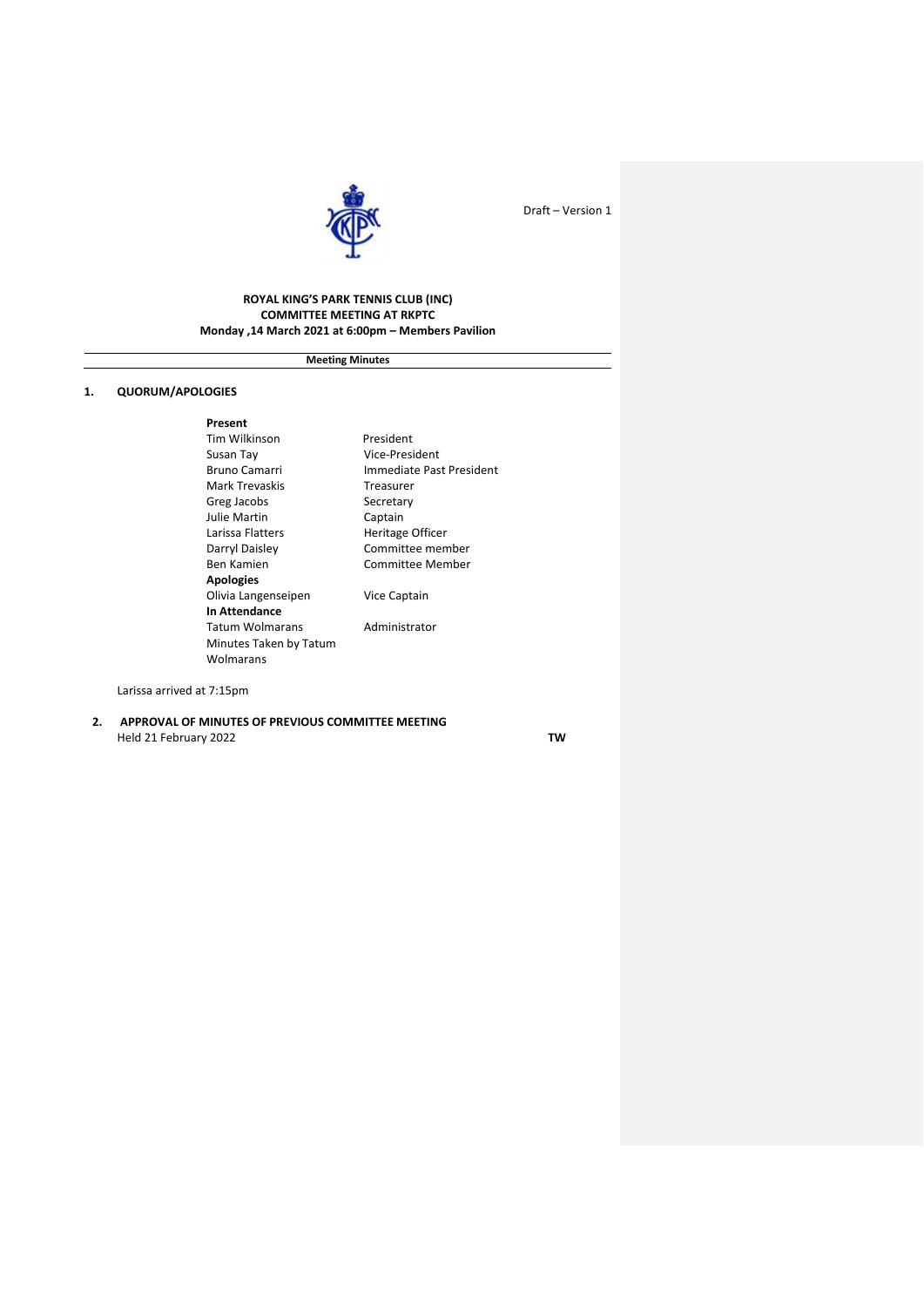# 3. **ACTION ITEMS FROM PREVIOUS MEETINGS TW**

| No.            | Item | Action                                                                   | Responsible        | Date of meeting  |
|----------------|------|--------------------------------------------------------------------------|--------------------|------------------|
|                | No.  |                                                                          |                    |                  |
| $\mathbf{1}$   | 2    | Minutes to include and reflect who was                                   | <b>T</b> Wolmarans | 21 February 2022 |
|                |      | present during each discussion within the                                |                    |                  |
|                |      | meeting. Members who leave the meeting                                   |                    |                  |
|                |      | to be recorded                                                           |                    |                  |
| 2              | 3.1  | Tatum Wolmarans to include both the                                      | <b>T</b> Wolmarans | 21 February 2022 |
|                |      | inwards and outwards correspondence for                                  |                    |                  |
|                |      | both the meeting agendas held on                                         |                    |                  |
|                |      | 21.02.2022 and 14.03.2022.                                               |                    |                  |
| 3              | 3.3  | Susan Tay and Tim Wilkinson to organize                                  | $S$ Tay / T        | 21 February 2022 |
|                |      | meetings with both Serene Teh and Tama                                   | Wilkinson          |                  |
|                |      | Wharepouri regarding Serene's formal                                     |                    |                  |
|                |      | complaint.                                                               |                    |                  |
| 4              | 6    | 2022 Budget to be amended and finalised.                                 | M Trevaskis        | 21 February 2022 |
| 5              | 7.1  | Tim to contact Etienne Ferreira regarding                                | T Wilkinson        | 21 February 2022 |
|                |      | Next Gen / RKPTC monitoring tennis attire.                               |                    |                  |
| 6              | 7.1  | Tim to contact Next Gen regarding tennis                                 | T Wilkinson        | 21 February 2022 |
|                |      | chair contribution to the club.                                          |                    |                  |
| $\overline{7}$ | 7.2  | Susan Tay and Mike Staber have commenced                                 | S Tay              | 21 February 2022 |
|                |      | background trials of the members log in area                             |                    |                  |
|                |      | and will notify the committee once it is                                 |                    |                  |
|                |      | finalised.                                                               |                    |                  |
| 8              | 7.5  | Tim Wilkinson to complete a walk around                                  | T Wilkinson        | 21 February 2022 |
|                |      | both Next Gen BPGA discussing revegetation                               |                    |                  |
| 9              | 7.6  | around the courts and grounds.<br>Membership record stored on memberties | G Jacobs           | 21 February 2022 |
|                |      | to be updated and cross referenced in                                    |                    |                  |
|                |      | accordance with the current Next Gen                                     |                    |                  |
|                |      | membership list.                                                         |                    |                  |
| 10             | 9.2  | Tatum Wolmarans to forward a copy of the                                 | T Wolmarans /      | 21 February 2022 |
|                |      | letter to Tennis West to team captain.                                   | G Jacobs           |                  |
| 11             | 9.3  | The lock on the safe outside the lower                                   | J Martin           | 21 February 2022 |
|                |      |                                                                          |                    |                  |
|                |      | pavilion to be changed.                                                  |                    |                  |

# **Completion Status**

- 1. Complete
- 2. Complete
- 3. Complete
- 4. To be finalised by the next meeting 11 May 2022
- 5. Complete
- 6. To be continued Next gen have agreed to supply 40 chairs in time for the Easter **Tournament**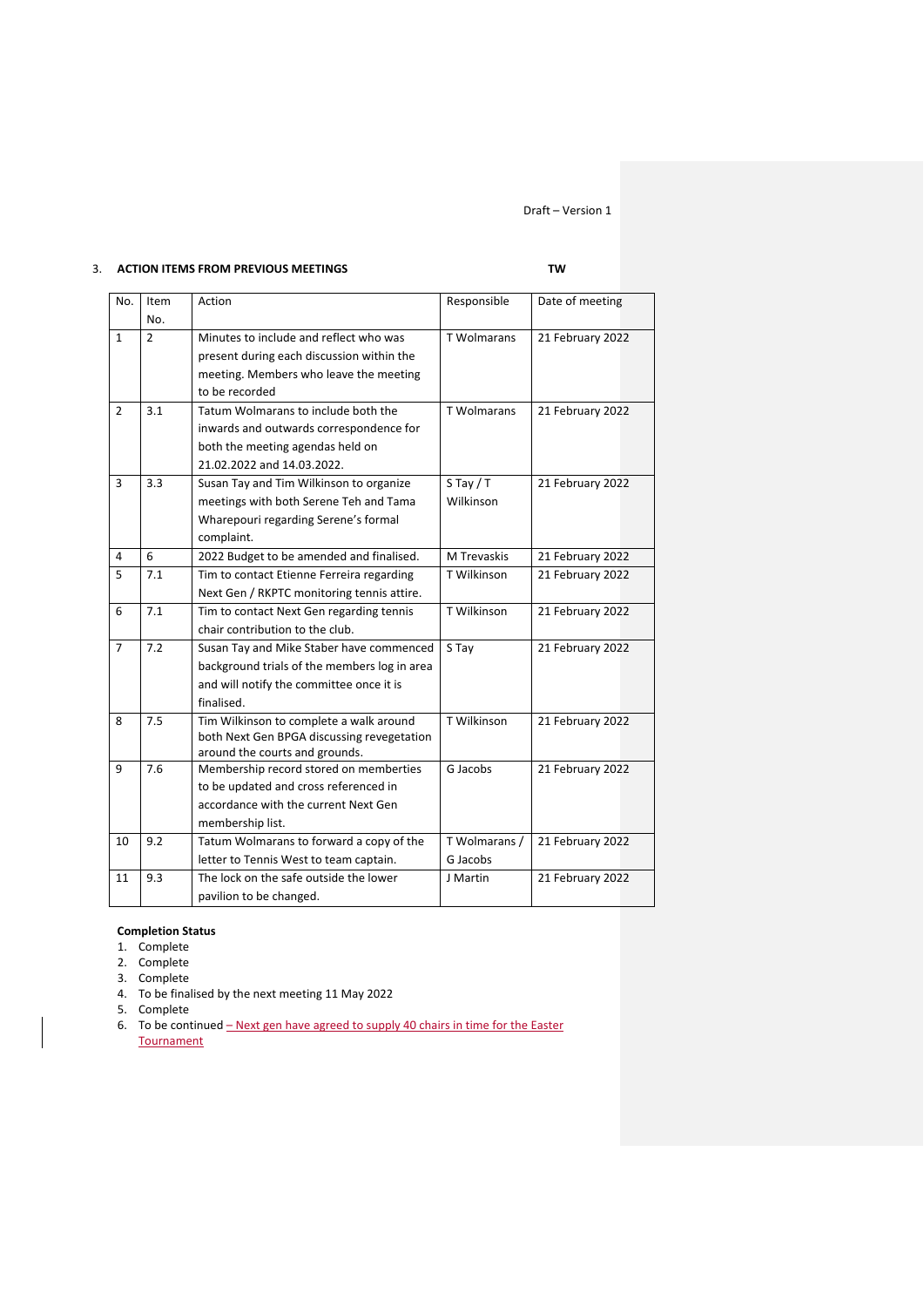## 7. To be continued

8. Completed with Next Gen. Walk around with BGPA planned in April 2022

- 9. To be completed by next meeting 11 May 2022
- 10. To be completed by next meeting 11 May 2022
- 11. Complete.

 $\overline{1}$ 

## **4. CORRESPONDENCE TW**

4.1 Inwards

| February (21.02.2022)                                                |                  |
|----------------------------------------------------------------------|------------------|
| Email from Sam Ashenden re: Men's SL - First half Player Payments    | 30 December 2021 |
| Email from Ryan Maxfield re: Membership Application (Form)           | 4 January 2022   |
| Email from RKPTC Pennant Coordinator re: Sarks membership            | 6 January 2022   |
| application                                                          |                  |
| Email from Ryan Maxfield re: Application for special tennis          | 10 January 2022  |
| membership                                                           |                  |
| <b>Email from Next Gen re: Current Tennis Members List</b>           | 11 January 2022  |
| Email from Julliane Gepp re: Australia Day                           | 11 January 2022  |
| Email from Etienne Ferreira re: Next Gen / RKPTC Court and Facility  | 12 January 2022  |
| Monitoring 1                                                         |                  |
| Email from Vicki Taylor re: General Enquiry (Trophy Archive)         | 13 January 2022  |
| Email from Helen Cook re: Australia Day                              | 14 January 2022  |
| Email from Etienne Ferreira re: Club Closure                         | 17 January 2022  |
| Email from Nescia re: Tennis Enquiry                                 | 17 January 2022  |
| Email from Olivia Birkett re: Call for Tennis West Board nominations | 17 January 2022  |
| (Appointed Positions)                                                |                  |
| Email from Etienne Ferreira re: IT                                   | 17 January 2022  |
| Email from Etienne Ferreira re: Next Gen / RKPTC Court and Facility  | 17 January 2022  |
| Monitoring                                                           |                  |
| Email from Duane Pridham re: NGCA Loan Repayment Outstanding         | 18 January 2022  |
| Email from Richard Yorg re: Memberties, Membership List              | 18 January 2022  |
| Email from Nina Catovic re: State League Ladies - Player Payments    | 19 January 2022  |
| Email from Save African Rhino Foundation re: Card Signing            | 19 January 2022  |
| Email from Matteo Vinci re: Australia Day                            | 21 January 2022  |
| Email from Helen Cook re: Australia Day                              | 21 January 2022  |
| Email from Helen Cook re: Tennis Enquiry                             | 23 January 2022  |
| Email from Mac McDonald re: BTC Visit RKPTC                          | 24 January 2022  |
| Email from Julian Millimaci re: Royal Kings Park Tennis Club CRN     | 25 January 2022  |
| 203518035                                                            |                  |
| Email from Terry Frankland re: Sunday Mixed - Ongoing Saga           | 25 January 2022  |
| Email from Annie Byrne re: Royal Kings Park Tennis Club CRN          | 25 January 2022  |
| 203518035                                                            |                  |
| Email from Chris Jackson re: Mens Over 50's Div 2 Contact Details    | 1 February 2022  |
| Email from Ted Reiss re: Junior membership                           | 4 February 2022  |
| Email from Ted Reiss re: Website - CTC                               | 6 February 2022  |
| Email from Christopher Page re: Sunday Pennants                      | 6 February 2022  |
| Email from Raymond Macdonald re: Raymond Macdonald Medical           | 7 February 2022  |
| Update                                                               |                  |
| Email from Brett Patten re: Tennis West                              | 9 February 2022  |
| Email from Mark Anderson re: Welcoming Letter                        | 10 February 2022 |
| Email from Gerard Doyle re: Membership Application                   | 11 February 2022 |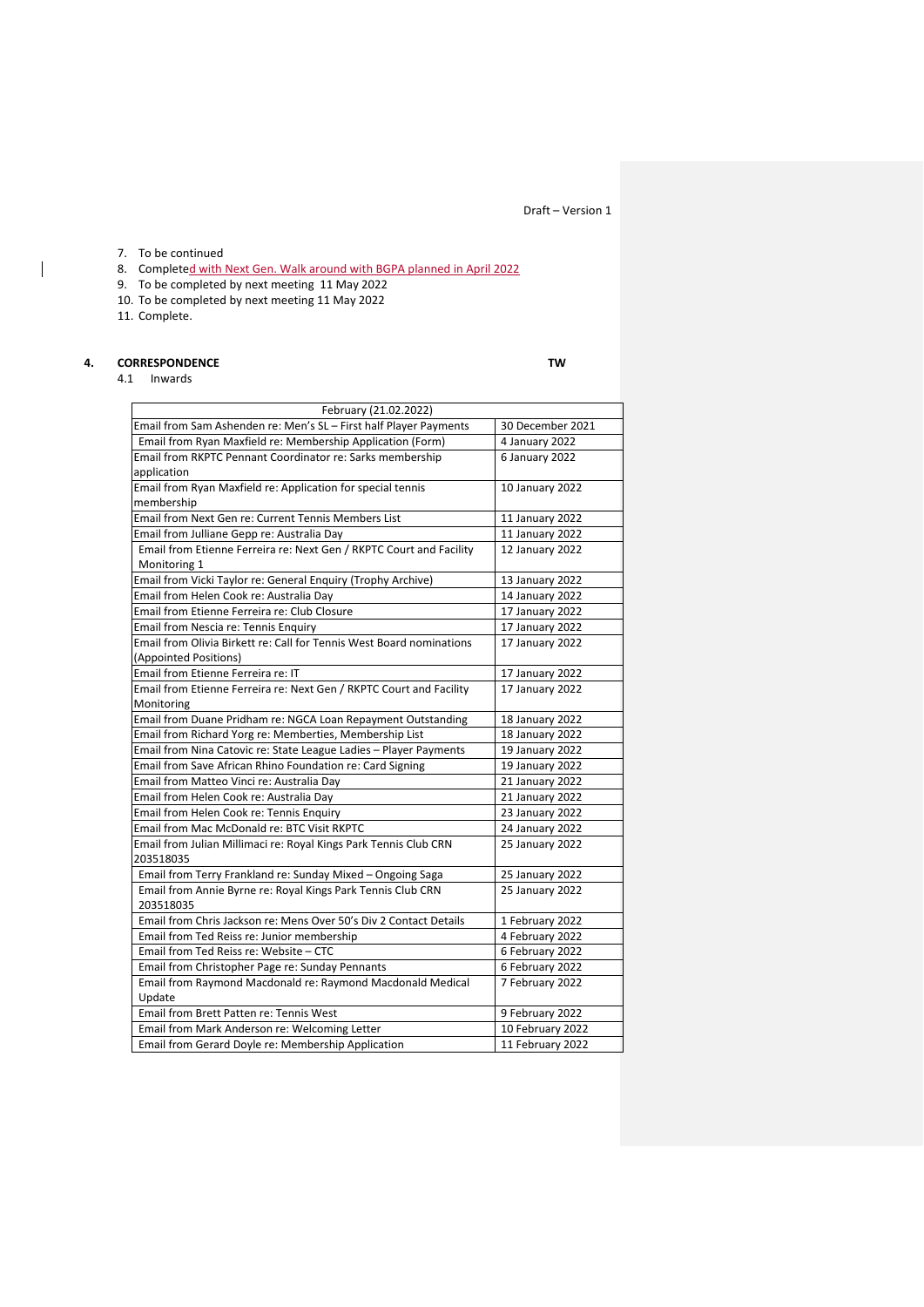| Email from Loretta Hughes re: Easter Tournament RKPTC      | 11 February 2022 |
|------------------------------------------------------------|------------------|
| Email from Nicholas Wilton: General Enguiry                | 13 February 2022 |
| Email from Etienne Ferreira re Contract / Wages            | 15 February 2022 |
| Email from Tama Wharepouri re: Sunday Pennants Mixed Div 1 | 16 February 2022 |

| March (14.03.2022)                                                |                  |  |  |
|-------------------------------------------------------------------|------------------|--|--|
| Email from Serene Teh re: Complaint                               | 22 February 2022 |  |  |
| Email from Hector Medrano re: Twilight Tennis 2022                | 22 February 2022 |  |  |
| Email from Tama Wharepouri re Complaint                           | 22 February 2022 |  |  |
| Email from Frank Fradley re Membership - Joining Date             | 22 February 2022 |  |  |
| Email from Tama Wharepouri re : Dispute                           | 23 February 2022 |  |  |
| Email from Head Chef KP re: Film Under The Stars - Order Deadline | 3 February 2022  |  |  |
| Email from Marika re: Outstanding Superannuation                  | 4 February 2022  |  |  |
| Email from RKPTC Pennant Coordinator re Complaint                 | 8 February 2022  |  |  |
| Email from Kerry Atherden re Movie Link                           | 9 February 2022  |  |  |
| Email from Ivan Zuvela re: Special News                           | 9 February 2022  |  |  |

# 4.2 Outwards

| February (21.02.2022)                                                |                  |  |  |
|----------------------------------------------------------------------|------------------|--|--|
| Email to members re: RKPTC & CTC Season's Greetings                  | 23 December 2021 |  |  |
| Email to members re: On the Net-December 2021                        | 23 December 2021 |  |  |
| Email to members re: RKPTC Junior Parent Tournament                  | 23 December 2021 |  |  |
| Email to members re: RKPTC - Australia Day Tennis Brekkie            | 11 January 2022  |  |  |
| Email to members re: RKPTC- Friday Twilight Tennis Reminder          | 12 January 2022  |  |  |
| Email to members re: Peter Matview - Get Well Soon Card              | 19 January 2022  |  |  |
| Email to members re: Reminder Australia Day Tennis                   | 21 January 2022  |  |  |
| Email to members re: Saturday Social & Junior. Parent Event (Jan22 & | 21 January 2022  |  |  |
| 23)                                                                  |                  |  |  |
| Email to members re: A message from the Club Captain                 | 25 January 2022  |  |  |
| Email to members re: Friday Twilight Tennis Reminder                 | 25 January 2022  |  |  |
| Email to members re: Congratulations - Nicholas Duncan               | 27 January 2022  |  |  |
| Email to members re: Club Championships 2022 – Registration &        | 31 January 2022  |  |  |
| Information                                                          |                  |  |  |
| Email to members re: Super Saturday 5/02/2022                        | 2 February 2022  |  |  |
| Email to members re: COVID-19 Proof of Vaccination                   | 4 February 2022  |  |  |
| Email to members re: RKPTC - Friday Twilight Tennis Reminder         | 9 February 2022  |  |  |
| 11/02/2022                                                           |                  |  |  |

| March (14.03.2022)                                                |                  |  |  |
|-------------------------------------------------------------------|------------------|--|--|
| Email to members re: RKPTC - Friday Twilight Tennis Reminder      | 22 February 2022 |  |  |
| 26/02/2022                                                        |                  |  |  |
| Email to members re: RKPTC Super Saturday 26/02/2022              | 22 February 2022 |  |  |
| Email to Frank Bradley re: Membership Joining Date                | 22 February 2022 |  |  |
| Email to members re: A message from your Club Captain re Saturday | 24 February 2022 |  |  |
| Social Tennis                                                     |                  |  |  |
| Email to members re: A message from your Club Captain re Saturday | 23 February 2022 |  |  |
| Social Tennis                                                     |                  |  |  |
| Email to members re: Club Championships 2022 – Registration       | 2 March 2022     |  |  |
| Reminder                                                          |                  |  |  |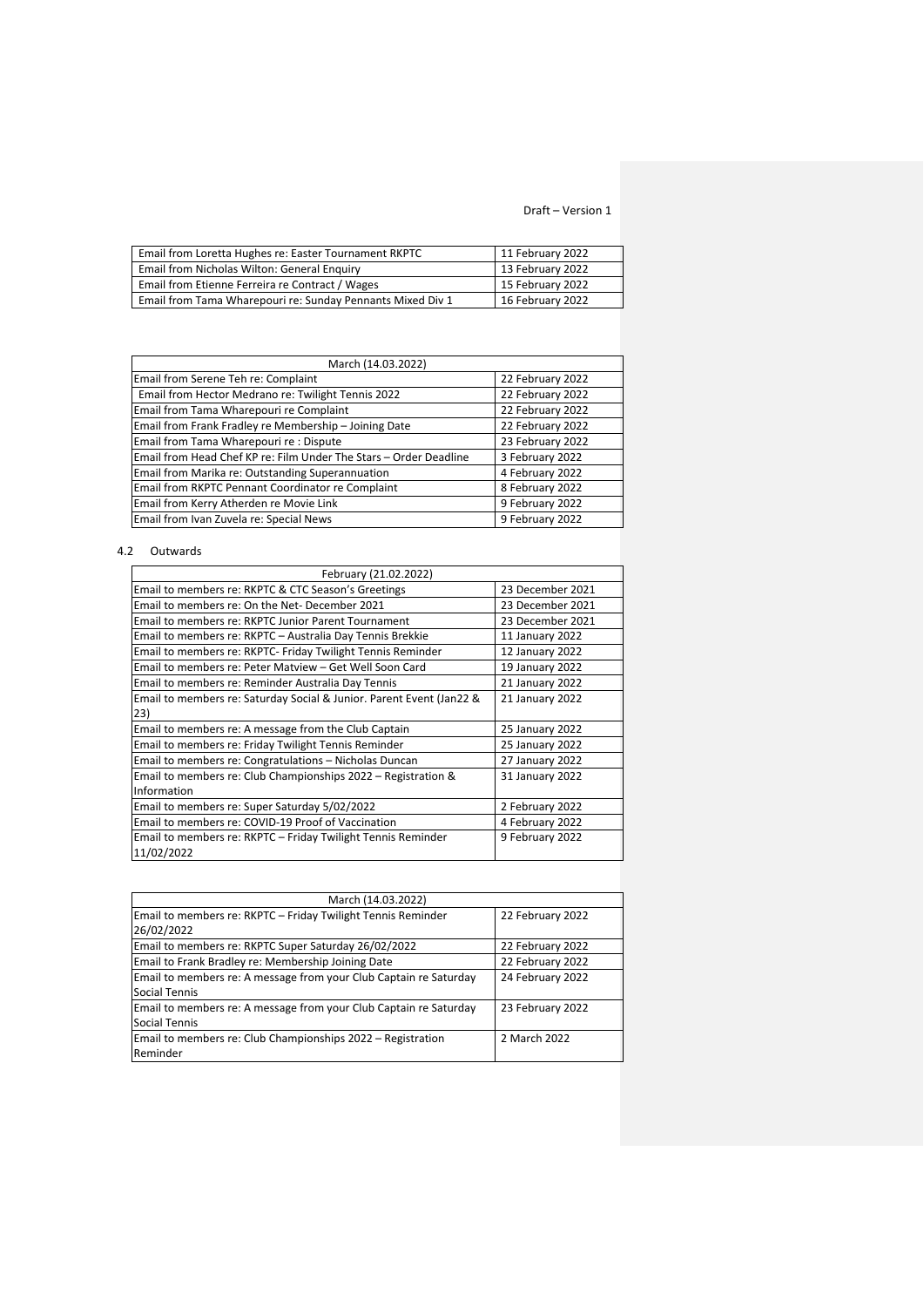| Email to members re: Film under the Stars – Battle of the Sexes     | 4 March 2022  |
|---------------------------------------------------------------------|---------------|
| Email to Tama Wharepouri re : Dispute                               | 7 March 2022  |
| Email to members re: Summer league Semi-finals                      | 9 March 2022  |
| Email to members re: RKPTC - Friday Twilight Tennis Reminder        | 9 March 2022  |
| 11/03/2022                                                          |               |
| Email to members re: Film under the stars - Try booking Link        | 9 March 2022  |
| Email to members re: Updated Starting Time - League Semi-finals     | 9 March 2022  |
| Email to members re: Easter Tournament Registration 2022            | 10 March 2022 |
| Email to members re: League Semi-finals & Finals - Spectator Notice | 11 March 2022 |

## **5. TREASURER'S REPORT MT**

A balance sheet of both the fees and payments for the month was presented within the report. Mark stated that he is yet to still contact the ATO regarding payments and the underpayment of tax which is owed from 2021. Mark has stated that he has made quarterley payments, however he still requires to complete activity statements from the previous year.

A comment regarding why pennant fees are being paid at the end of the season are being paid through the Stripe payment application, initiated discussion regarding guidelines being set prior to the season and payment being made before commencement of play. It was agreed that it is the captains and league managers responsibility to manage payments of players prior to the season as well as player eligibility based on these criteria.

It was questioned whether or not an invoice has been sent to Next Gen accounts regarding, the TW affiliation fee of \$8,952.50, which was paid for by RKPTC in 2021 since the last committee meeting, to which Mark stated that the invoice has not been sent and will be actioned before the next meeting.

Tim noted that the finalised-2022 budget needs to finalised and set as the budge and will be presented within the near future however, requested that any final comments or suggestions concerning various items within the budget must be sent to Mark as soon as possible in order for Mark to produce an agreeable and financially accurate budget.

## **6. APPROVAL OF MEMBERSHIP APPLICATIONS**

Membership approval for Mathew Hutchinson from previous meeting was amended to Mathew Hutchens and from a SARKS membership to an ACE membership category.

The following list of members were moved by Tim for acceptance of membership application, the movement was seconded by Julie.

The application was accepted.

| <b>Name</b> | Date       | <b>Membership Category</b> |
|-------------|------------|----------------------------|
| Robyn O'Dea | 09.02.2022 | Ace                        |

### **7. Subcommittee Reports**

**7.1 Tennis Operations** Gate Climbing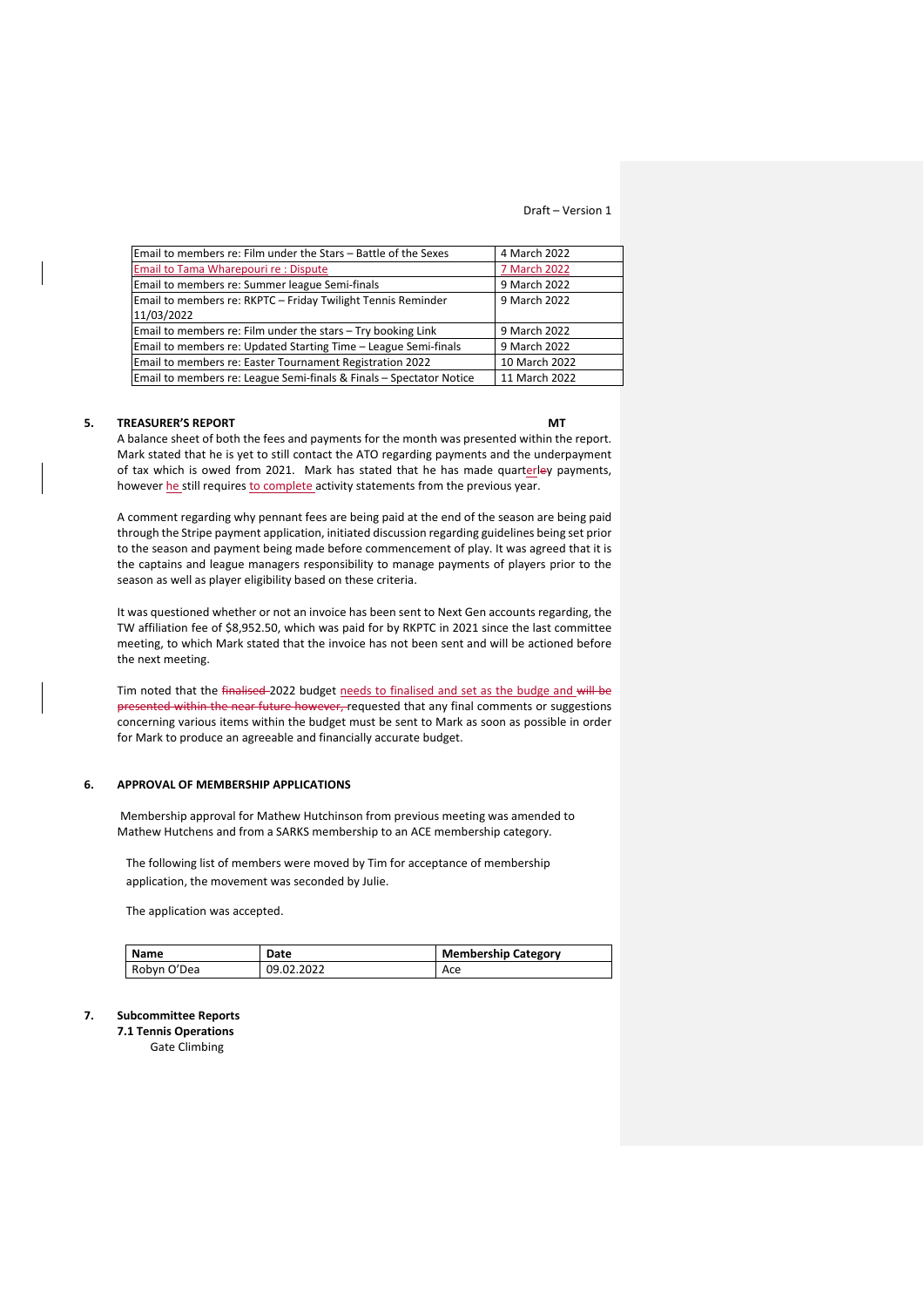Incidents of recent gate climbing has been reported to Next Gen. An email was sent to Etienne regarding this issue.

Next Gen has advised that one of the members accused of this <del>, member had h</del>as promised to not climb the gate again. Another member has been contacted regarding involvement of the same action, to which Etienne has followed due process with and if the resolution of the matter is not satisfactory that member will be suspended.

#### Club Coach

A discussion was held regarding whether or not Ryan, who runs his own business through Next Gen is considered to be formally recognized as a the club coach, and to be included as part of the club activities. Julie reported that as of recent there have been many complaints regarding a lack of a club coach. It was noted that RKPTC gave up the right to having a club coach in 2007. It was agreed that Ryan deserves some form of formal recognition as a club coach, despite his status being linked to both his own business and Next Gen. A verbal motion was passed to vote Ryan as the club coach belonging to the tennis operations subcommittee. The motion was passed unanimously with formal recognition to be sent.

#### Recognition of league players

Fiona Davis had requested her team be recognized for their win of the 2019/2020 women's league (division ….). A loss of recognition had occurred due to the impact of covid during 2020, which has forced Tennis west to cancel finals round.

Julie commented that league winners' prizes would be swapped from bath towels to hand towels due to the presence of excess stock which must be used and distributed before ordering new towels in. As such, eligibility for towels was discussed and it was agreed upon that those who qualify for finals and who are a part of the specific team, are eligible to receive towels.

## Easter Tournament

Easter tournament entries and event promotion has begun with emails being sent to both members and nonmembers periodically. A misconception had occurred regarding whether or not TW is able to provide a tournament director free of charge or not due to the tournament being advertised and run through their software. Several committee members had commented that to their knowledge if a tournament director was acquired by TW, a fee would be involved. Tim stated that he would contact TW and query this status.

#### Saturday Social

Julie mentioned that social tennis, had seen an increase in participation and following due to recent whether. However, noted that a small group of dedicated players were not entirely supportive of playing Saturday social at other clubs as a part of the interclub social initiative which has been recently introduced. It was commented however, that this groups were supportive of other clubs joining RKPTC's social. This sparked discussion on whether or not the interclub social should be hosted on alternative days such as a Sunday or potentially a weekday, court availability and interest depending.

**Commented [TW1]:** To be discussed at the next meeting as to what was actually meant by this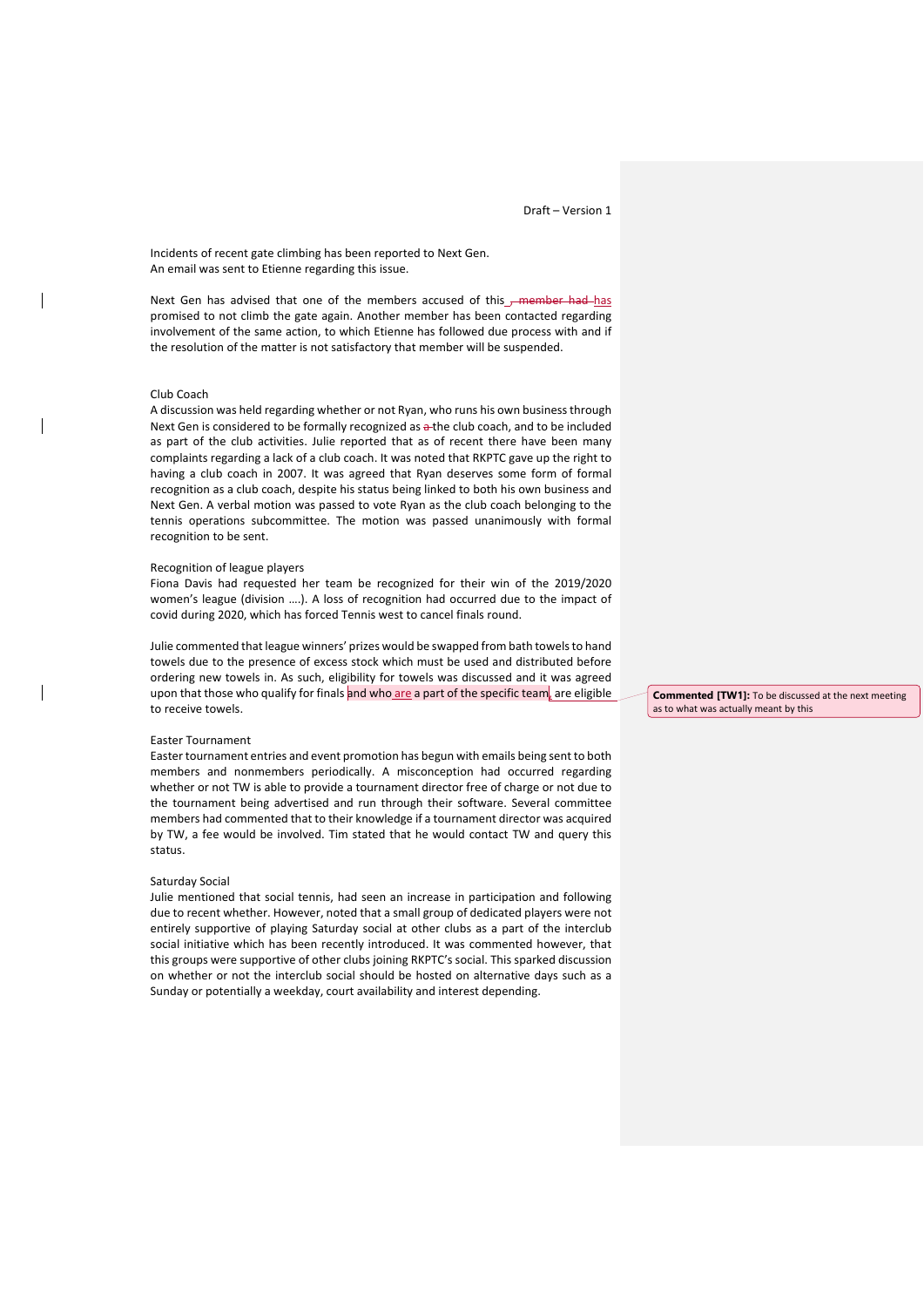### 7.2 Communication.

Member's dispute and apology.

Susan reported that as discussed at the prior meeting, a meeting was held on the 28<sup>th</sup> February with Serene, and an opportunity to have a meeting with Tama was also presented in order to establish fairness. After various email correspondence, Tama had written a formal apology, to which serene Serene has accepted on the 8<sup>th</sup> March. The case was considered as resolved and is now closed.

#### Website Upgrade (members log in area)

Susan commented that Mike Staber has now set up a members log in area, with a few of the committee members being asked to be part of the various trials being run. A member security set up linked to the members log in section is still yet to be finalized, which will then allow a member data base to be set up.

#### On the Net

Tim commented that there has been a lack of submission within recent months to On the Net, which has caused a delay in producing a publication. Ben had noted that reminders being sent to the committee regarding deadlines for submissions is necessary. He-Ben advised that he will send through content from a recent junior pennant team win. Tim agreed to send a reminder. It was also proposed by Tim and discussed that there is a need to update and upgrade the lay out of the On the Net publication in order to improve its guality and appeal to a more youthful audience, however Tim stated that this would may take some time to get fully in place, and that this should not delay adequate submissions are first required.

#### 7.3 Governance

#### Communication Policy and Players Code of Conduct.

Daryll commented that the recent intermember dispute between both Tama and Serene sparked an investigation regarding the various communication and player policies the club currently has. Moreover, it was noted that the current policy available on the website only refers to preservation of the club heritage and building, with an absence of player code of conduct and responsibility.

Daryll state that a period of 14 days must be given for members to resolve an issue privately, before lodging a formal complaint to a committee. A process in which has not previously been followed by the club and would hinder the club's ability to assert authority due to the lack of adherence to common policy. Hence, there is a need for a player code of conduct which addresses interpersonal rules and expected behaviors as well as a communication policy which outlines acceptable forms or online communication via social media and email correspondence.

Two examples of player codes of conduct were presented to the committee in an effort to demonstrate both the need as well as outline that RKPTC's personalized player conduct. Bruno had stated that by the club generating their own personalized policy, it will allow the club more control when dealing with interclub and member disputes as opposed to using policies provided by Tennis West. Moreover, Daryll commented that the current tennis west policy does not focus on both interpersonal relationships within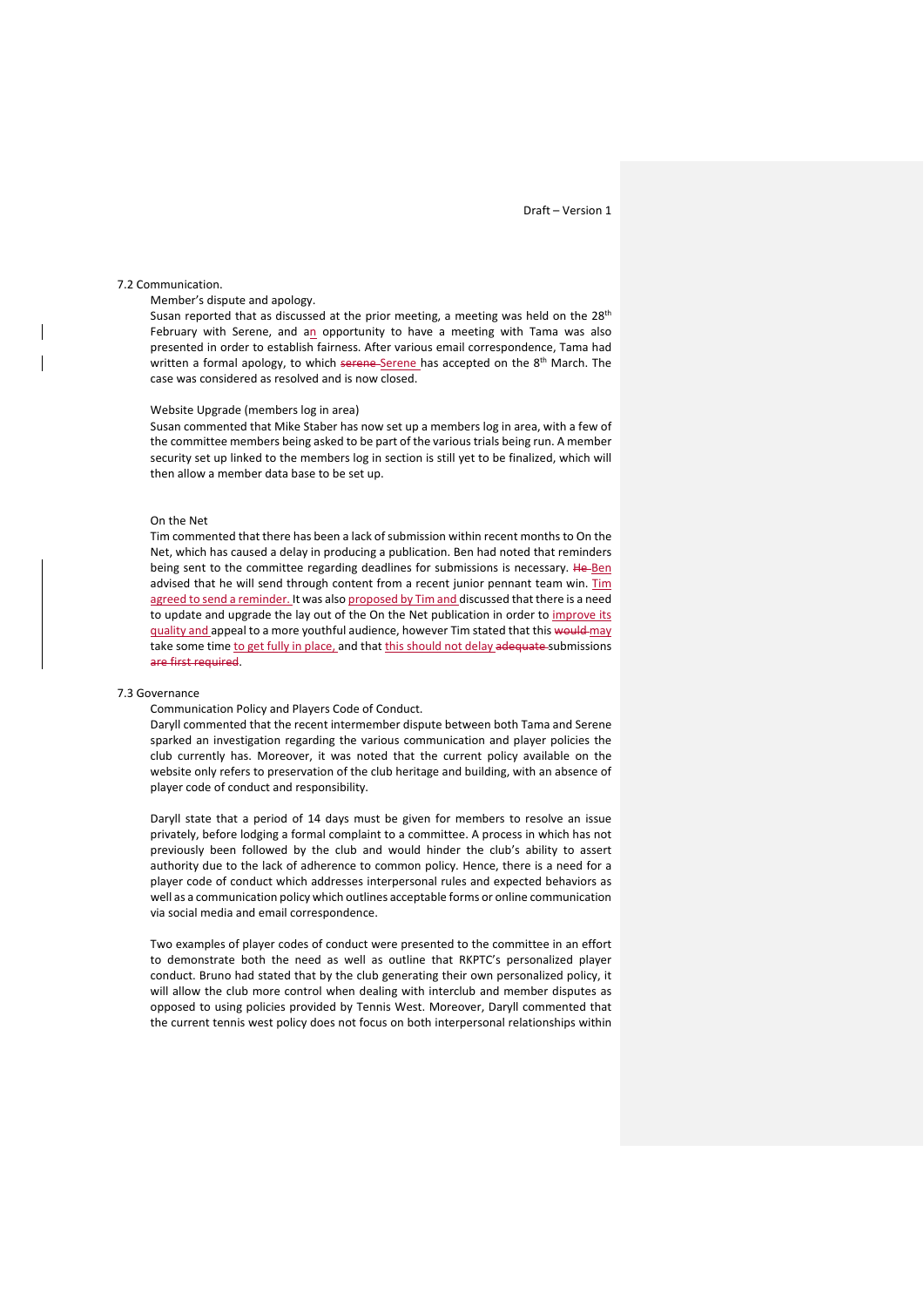a club as well as tournament conducts, which are two area in which the club should focus on.

It was resolved that Daryll and his subcommittee would formalize both a communication policy and a player code of conduct. These two documents would be forwarded to the committee for approval.

## Declaration of conflict and conflict resolution

It was discussed and agreed that within each meeting agenda moving forwards, a declaration statement of conflict and status of whether or not that conflict has been resolved should be included, as a means to control the various procedures and awareness of interpersonal disputes amongst committee members.

#### 7.4 Heritage

It was noted that Evelyne, a club member has generously volunteered her time to photograph all shields to provide as an electronic database for the heritage subcommittee.

Larissa has contacted a contractor regarding the restoration and relocation of the outdoor plaques within the members pavilion, stating that due to the impact of COVID it would only be commenced in 8 weeks time.

## 7.5 House of Grounds

#### Squash Courts

Painting of the squash courts will commence shortly, with a delay due to the newly installed floor boards being raised presenting issues with squash door function, and new glass doors being required. Courts are expected to be reopened within the next 2 weeks, delays depending.

#### Club Pavilion

Members Pavilion aAwnings are is being restored cleaned, and refitted using standard sized fittingsto enable it to be tightened in time for Easter Tournament. If the cleaning is not successful a replacement will be installed. The awning is not a standard awning and a replacement would have to be custom made and would be expensive -as opposed to bespoke boutique fittings which would cause an increase in cost and maintenance

In order to meet their maintenance commitment, pPainting and refurbishment of the Heritage Buildings ironwork as well as Members Pavilion lower steps are scheduled by Next Gen to commence in April 2022.in an effort to upgrade and maintain the lower pavilion

Tim reported that a the-hot water system available from the Next Gen building may be suitable-for the club kitchen and ladies' showers. This will be dependent on the hot water system will be linked with the refurbished shower line, which will bebeing tested in the this week commencing 14 March 2022 commencing.

It was reported that portable water coolers will be provided for upcoming tournaments being hosted at RKPTC in an effort to reduce the inconvenience of travelling from the lower bays to access water during match play. Discussions with Next Gen have commenced regarding the facilitation of fenced corridors including water coolers around lower pavilion courts, which is still in early stages of discussion. It was reported that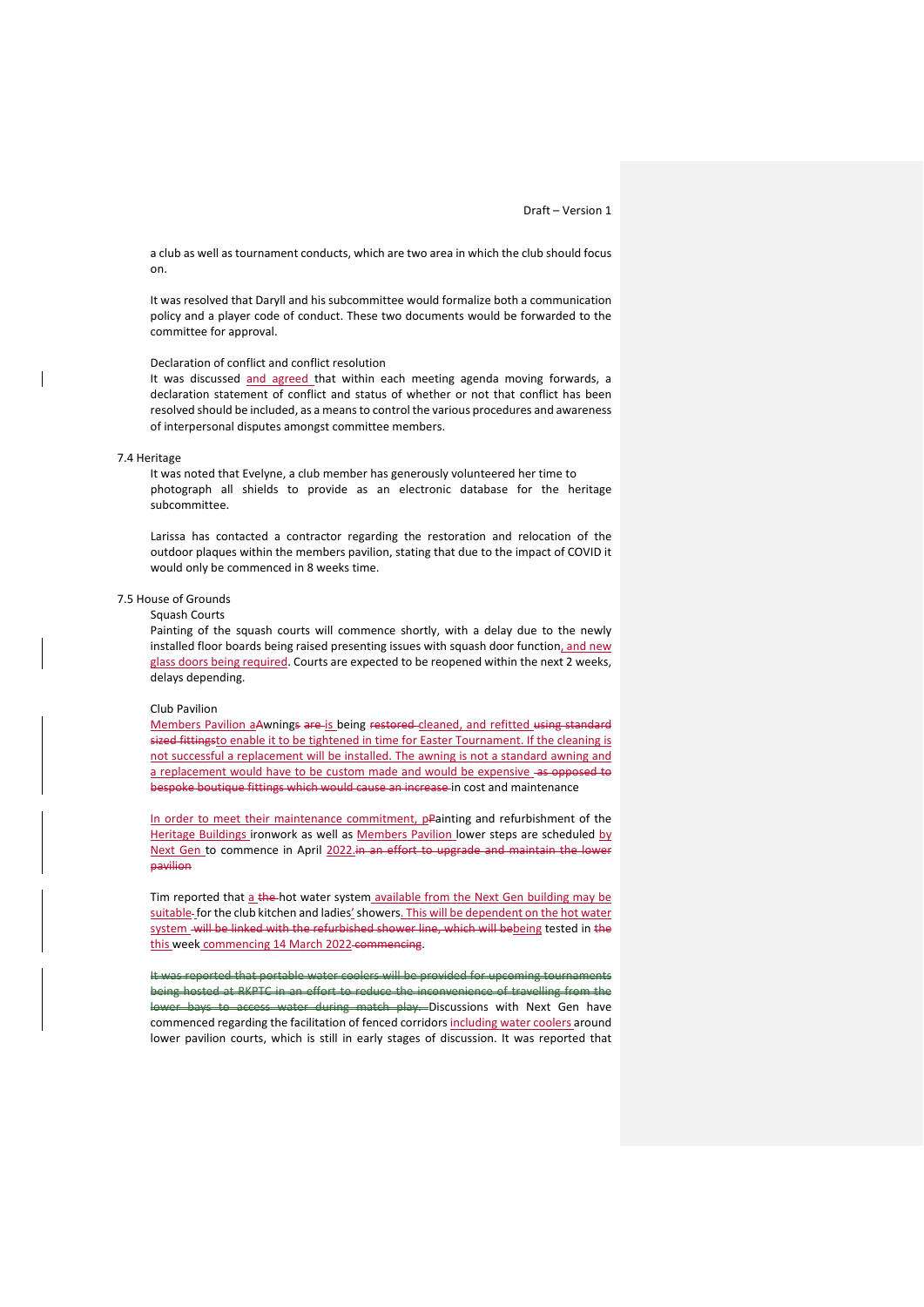portable water coolers will be provided for upcoming Easter Ttournaments being hosted at RKPTC in an effort to reduce the inconvenience of travelling from the lower bays to access water during match play. Next Gen have stated that they will restore and repaint the hit- up wall.

#### Court Maintance

Fence management and maintenance has now been included within weekly maintenance routines, in an effort to reduce the amount of gaps and balls present within the fence.

The hedge on old man's bay and café bay courts has been trimmed, and will be maintained in accordance with events to ensure balls can be retrieved easily and still be an attractive hedgeits correctly maintained and displayed.

## 7.6 . Membership

## Nil

# 7.7 Social Events

Film under the stars evening scheduled for 19.03.2022.

Ben commented that the numbers indicate that the event will highly likely break even.

#### 8. General Business

#### Subcommittee reports

Committee members were asked to submit subcommittee reports well in advance, so that reports can be sent out with the meeting agenda, allowing ample time for viewing. Greg stated that if reports are submitted well in advance, only items which require discussion can be attended to, otherwise the report is agreed too.

#### Next Gen court availability

Greg mentioned that Next Gen had closed all access to tennis courts over the most recent Labor Day (Monday  $7<sup>th</sup>$  March 2022), when they must be remained open on public holidays. He cited this as a communication error between the club andwithin Next Gen, and that it must be followed up.

#### Club Championships

It was noted that very few state league players had entered the Club Championships, despite being a part of their state league contract obligations to play. The issue was noted and with the deadline approaching soon, -it was requested by Julie Martin that Tim stated thatsend individuals' letters would be sent-to each members of the state league men's and women's team, with the deadline approaching soon.

#### AGM

The AGM date was set for Wednesday 25 May. Report submission dates to be distributed once previous years documentation have been reviewed, and an agreeable timetable can be set.

**Next meeting**: Monday, 11 May 2022

#### **Meeting Closed:** 8:01 pm

### **Action Items Arising**

**Formatted:** Superscript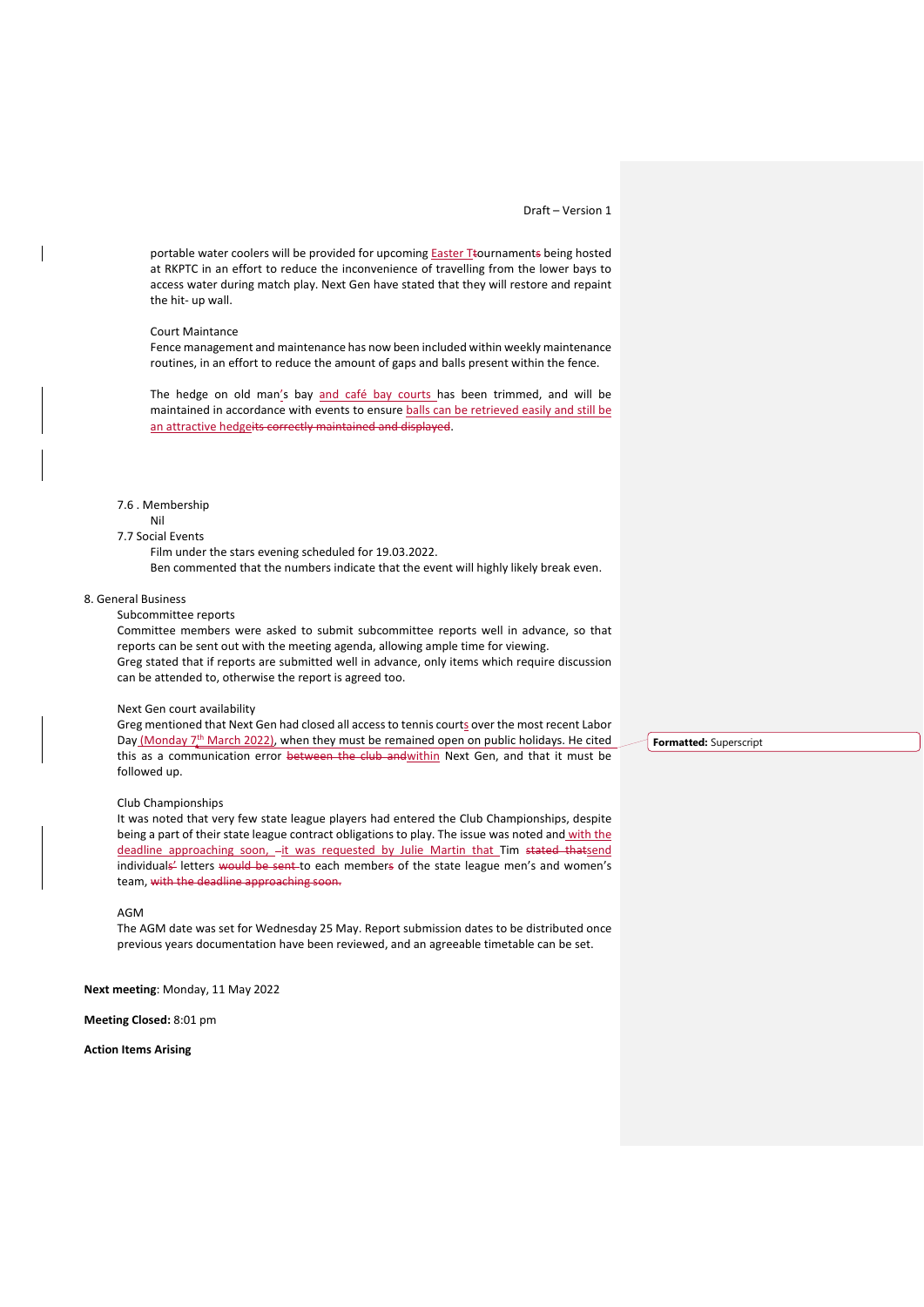| No.            | Item<br>No. | Action                                                                        | Responsible     | Date of meeting  |
|----------------|-------------|-------------------------------------------------------------------------------|-----------------|------------------|
| 1              | 6           | 2022 Budget to be amended and finalised.                                      | M Trevaskis     | 21 February 2022 |
| 2              | 6           | Send 2021 TW affiliation fee (invoice) to<br>Next Gen.                        | M Trevaskis     | 21 February 2022 |
| 3              | 7.1         | Letter to be sent to members Pam and Tim                                      | T Wilkinson / T | 14 March 2022    |
|                |             | officially recognizing their efforts in                                       | Wolmarans       |                  |
|                |             | supervising semi final and finals.                                            |                 |                  |
| 4              | 7.1         | 2019/2020 Women's league finalists to be                                      | J Martin        | 14 March 2022    |
|                |             | recognised                                                                    |                 |                  |
| 5              | 7.1         | Tim to contact Next Gen regarding tennis                                      | T Wilkinson     | 21 February 2022 |
|                |             | chair contribution to the club.                                               |                 |                  |
| 6              | 7.1         | TOSC Interim guidelines for league player                                     | J. Martin       | 14 March 2022    |
|                |             | selection to be sent to the committee                                         |                 |                  |
| $\overline{7}$ | 7.1         | Email to be sent to all members regarding                                     | J. Martin       | 14 March 2022    |
|                |             | participation in social tennis despite summer                                 |                 |                  |
|                |             | league season coming to an end.                                               |                 |                  |
| 8              | 7.2         | Susan Tay and Mike Staber have commenced                                      | S Tay           | 21 February 2022 |
|                |             | background trials of the members log in area                                  |                 |                  |
|                |             | and will notify the committee once it is                                      |                 |                  |
|                |             | finalised.                                                                    |                 |                  |
| 9              | 7.2         | Susan to contact Tatum regarding member                                       | S Tay           | 14 March 2022    |
|                |             | data base linked to members log in area.                                      |                 |                  |
| 10             | 7.2         | Reminder email to be sent to committee                                        | T Wilkinson     | 14 March 2022    |
|                |             | members regarding On the Net content                                          |                 |                  |
|                |             | submission,                                                                   |                 |                  |
| 11             | 7.3         | Tim to contact Peppermint Grove TC                                            | T Wilkinson     | 14 March 2022    |
|                |             | President regarding code of conduct layout                                    |                 |                  |
|                |             | & and using it as source of inspiration for<br>RKPTC code of conduct.         |                 |                  |
|                |             |                                                                               |                 |                  |
| 12             | 7.3         | Darryl to draft a communication policy and                                    | D Daisley       | 14 March 2022    |
|                |             | player code of conduct to present at the                                      |                 |                  |
|                |             | next committee meeting.                                                       |                 |                  |
| 13             | 7.5         | Tim to contact maintenance staff regarding                                    | T Wilkinson     | 14 March 2022    |
|                |             | Rose bush maintenance.                                                        |                 |                  |
| 14             | 7.6         | Membership record stored on memberties                                        | G Jacobs        | 21 February 2022 |
|                |             | to be updated and cross referenced in<br>accordance with the current Next Gen |                 |                  |
|                |             | membership list.                                                              |                 |                  |
| 15             | 8           | Individual letters to be sent out to all state                                | T Wilkinson / T | 14 March 2022    |
|                |             | league members to enter Club                                                  | Wolmarans       |                  |
|                |             | Championships as a part of their contracts.                                   |                 |                  |
| 16             | 9.2         | Tatum Wolmarans to forward a copy of the                                      | T Wolmarans /   | 21 February 2022 |
|                |             | letter to Tennis West to team captain.                                        | G Jacobs        |                  |